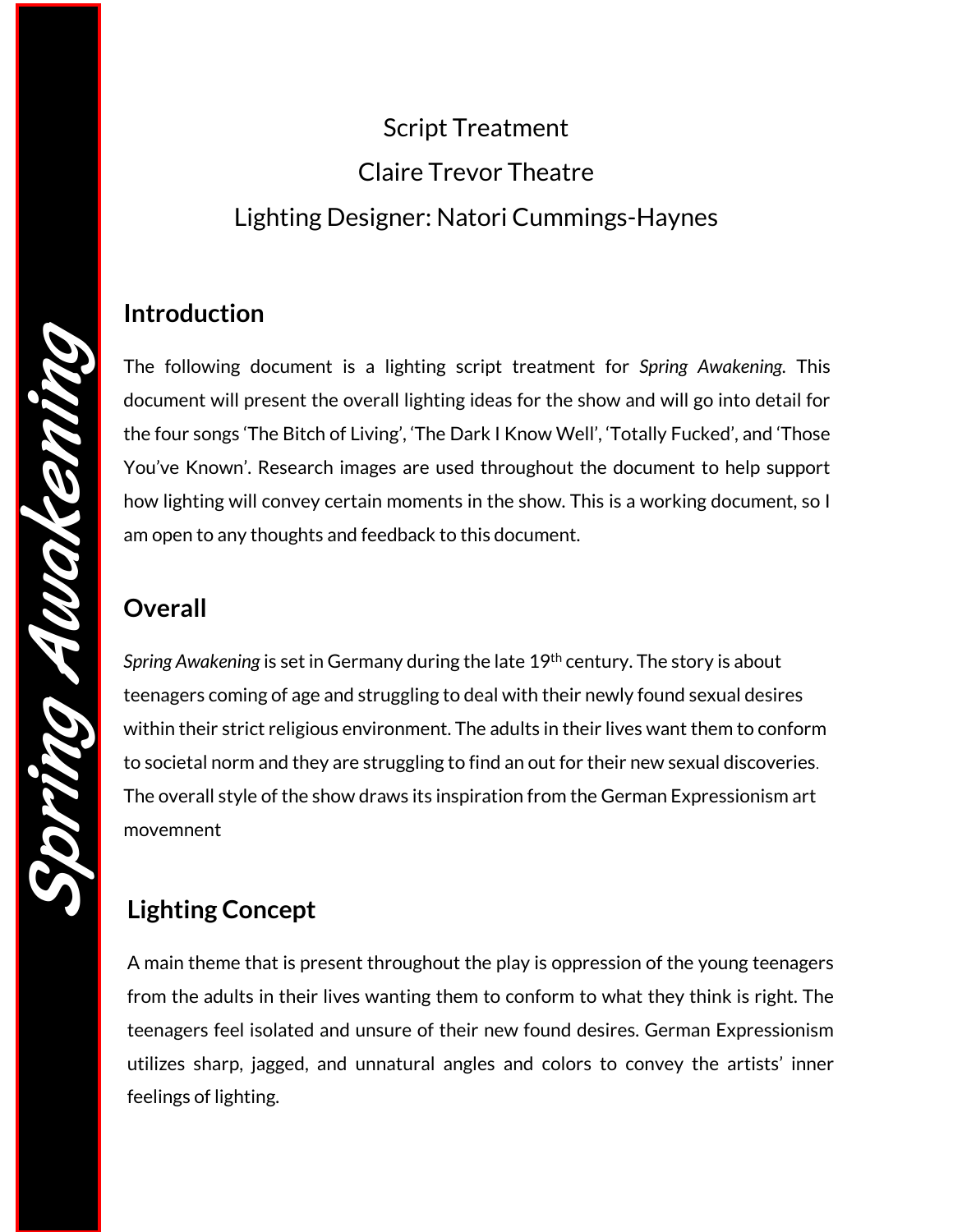Lighting will mimic this with the use of textured light, unnatural angles, and a harsh no color palette to create a shadowed world (Image 1). This lighting will be primarily for the book looks. The songs are the characters inner monologues and an escape from the oppressive world that they live in. When the characters go into their songs, lighting will utilize a rock and roll concert style of lighting. During songs is when lighting will use bold saturate colors to highlight the emotions that the characters are going through and to show the emotional escape that they are desperately searching for (Image 2).





Spring Awakening MONO SI DWA CK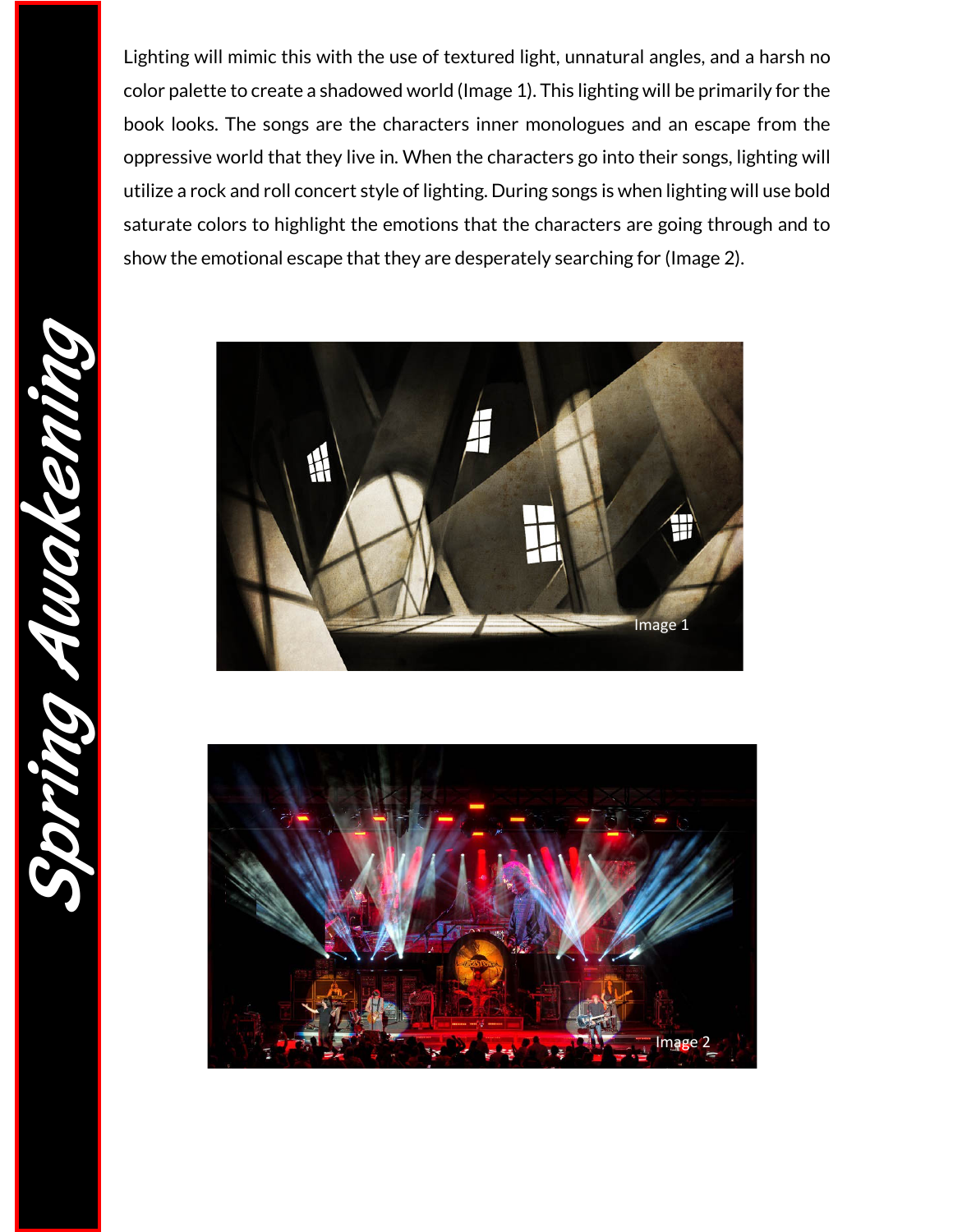### **The Bitch of Living**

The teenage boys, Melchior, Moritz, Otto, Georg, Hanschen, and Ernst, are in their Latin class when Moritz shares with Melchior that he has been having erotic dreams. The song *Bitch of Living* is about the sexual frustrations that all of the boys are experiencing. The color palette for the song will be in the warm reds and ambers and will use sharp angular textured light to show the frustration that they are experiencing (Image 3 and 4). Spot lights will also be used to pull out each teenager as they sing about their own experiences.



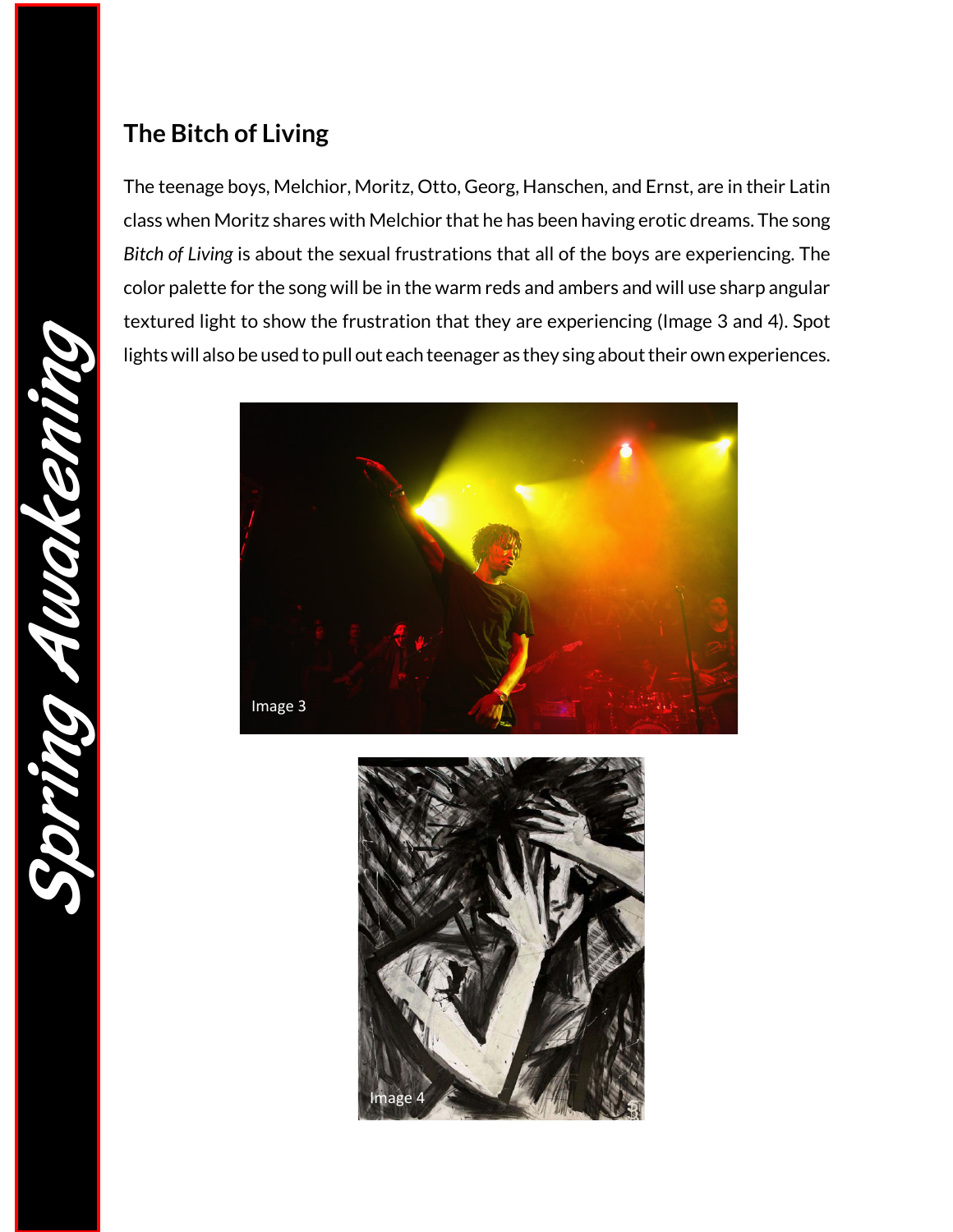# **The Dark I Know Well**

As the girls, Martha, Wendla, Thea, and Anna, are walking home Martha accidently tells them that her father abuses her. As the other girls walk off stage, the lighting will shift into dark blue textured world surrounding Martha to express her haunting experience with her father (Image 5). A spot light will also be used to highlight Martha. Ilse joins Martha onstage to sing about her shared experience (Image 6). The world will open to include Ilse and she will also be highlighted with spotlight.



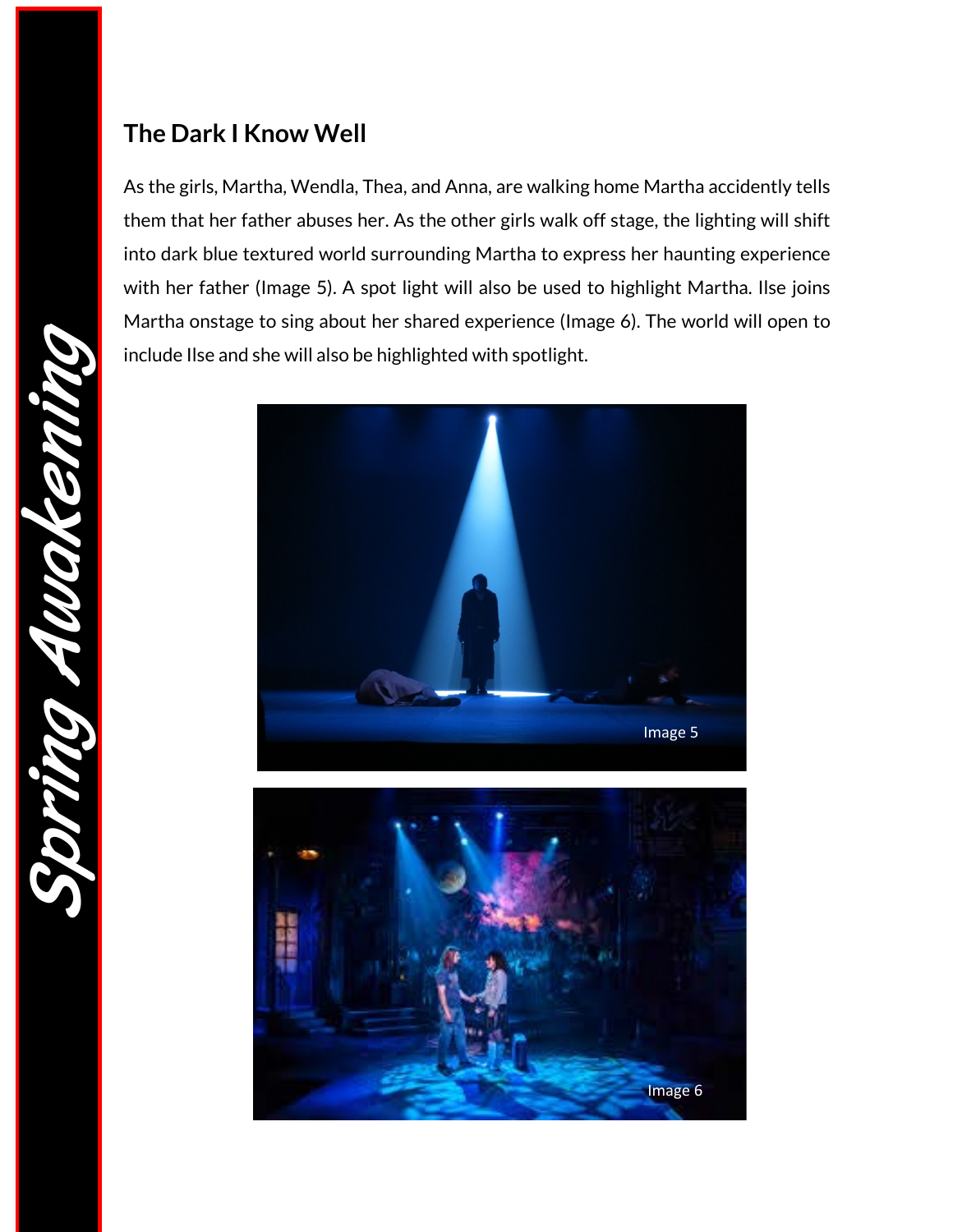# **Totally Fucked**

After the teacher and the schoolmaster have searched through Moritz's suicide, they find the essay that Melchior wrote for him. They used the essay to try and put the blame of his death on Melchior and knowing that he has no choice, Melchior admits he wrote it and is expelled. Lighting will use linear textures to show the trapped and anxious feeling that Melchior has when he realizes that he has no other options (Image 7). The color palette for the song will use cool contrasting color to heighten the anxiety that that he is feeling (Image 8).